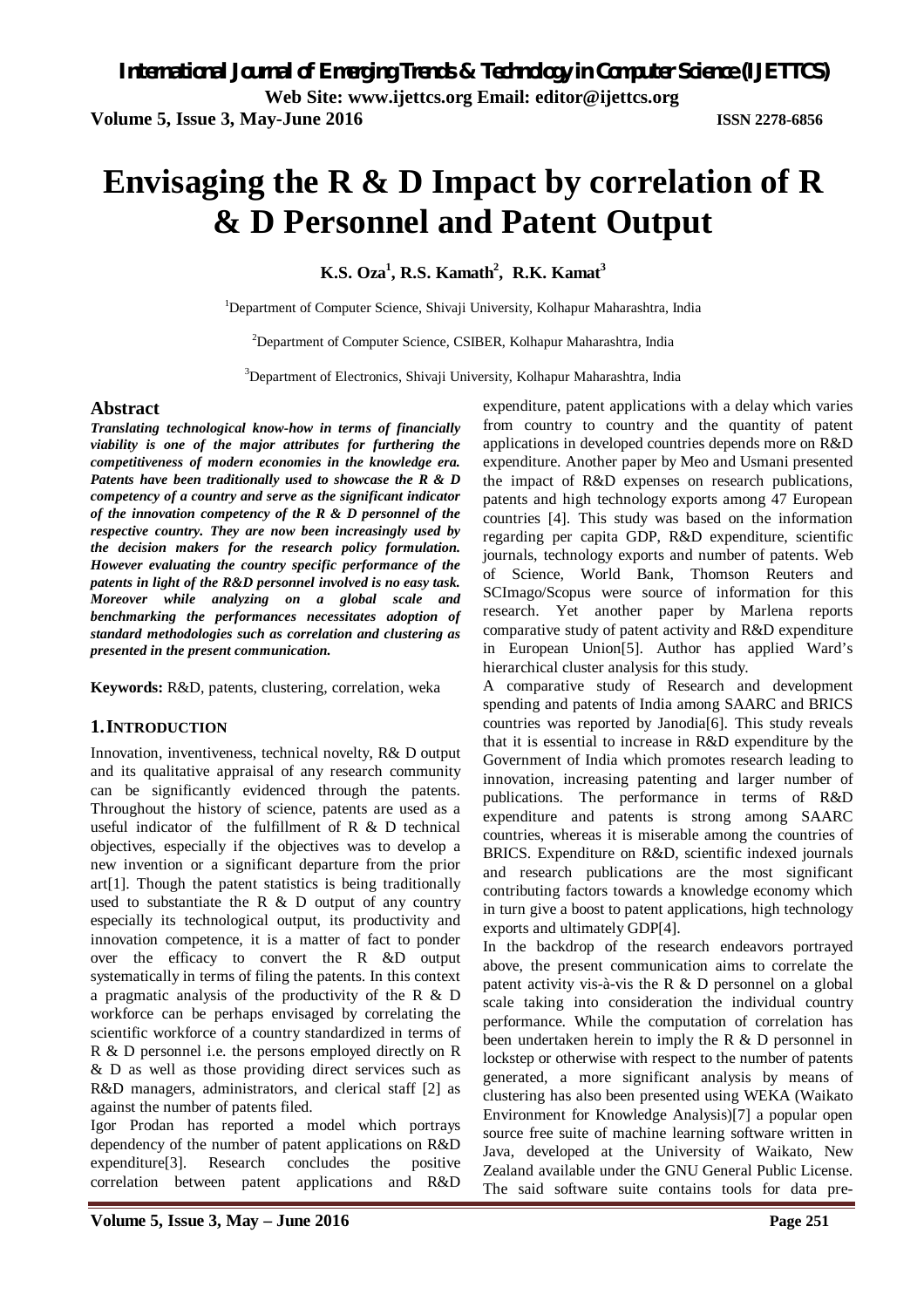# *International Journal of Emerging Trends & Technology in Computer Science (IJETTCS)* **Web Site: www.ijettcs.org Email: editor@ijettcs.org**

#### **Volume 5, Issue 3, May-June 2016 ISSN 2278-6856**

processing, classification, regression, clustering, association rules, and visualization [8]. The datasets used in the present communication have been taken from Knoema [9] a free to use web based public and open data platform launched for the purpose of statistical and infographics analysis.

#### **2. Analysis through Correlation and Clustering**

In the present analysis, two datasets have been used viz. patent applications (resident), which is the number of patent applications filed through Patent Cooperation Treaty procedure or with national patent office of the respective country. Second data set is related to Researchers in R&D i.e. the number of researchers engaged in research work. Both the dataset were downloaded and preprocessed for analysis. During data preprocessing selected data sets of the years 2012, 2011, 2010, 2009, 2008, 2005 and 2000 have been used as the datasets for both the parameters i.e. number of patents and R & D personnel are available for the years mentioned. Moreover the same has been done with a view that by taking the year 2000 as baseline the progressive analysis would be much more worthwhile. Table 1 depicts the snap shot of correlated data.

| Countries      | Correlation |
|----------------|-------------|
| Finland        | $-0.89$     |
| <b>Iceland</b> | 0.32        |
| Denmark        | $-0.65$     |
| Israel         | $-0.38$     |
| Singapore      | 0.89        |
| Korea, Rep.    | 0.11        |

This correlated data was further clustered for classification of countries to know whether number of R&D personnel's have direct effect on number of patents filed. Data was clustered using an open source data mining tool Weka. Simple K-means clustering algorithm was used as data is of numeric nature. Data is clustered in to three clusters as we wanted to find whether the correlation is positive, negative or neutral. Following figure shows the output of clustering on correlated data.



**Fig. 1** Clustering output on Weka.

As observed in Fig. 1 three clusters are created to classify data in to three categories. There are 34 countries belonging to cluster-0, 28 to cluster-1 and 25 to cluster-2. It has within cluster sum of squared errors as 0.73 which is due to replacing blank data with zero.

Intra cluster analysis of cluster -0 shows that all the countries belonging to this cluster has shown weak correlation between R&D personnel's and number of Patents filed. This means as that there is very less linear relationship between R&D personnel's and Patent's filed. Here for example Korea and France belong to this cluster with coefficient 0.11 and 0.03.

|             |             | 2012     | 2011                | 2010     | 2009     | 2008     | 2005                                    | 2000     |
|-------------|-------------|----------|---------------------|----------|----------|----------|-----------------------------------------|----------|
| R&D data    | Korea, Rep. | 0.00     | 5928.00             | 5451.00  | 5068.00  | 4933.00  | 3823.00                                 | 2357.00  |
| Patent data | Korea_Rep   |          | 148136.00 138034.00 |          |          |          | 131805.00 127316.00 127114.00 122188.00 | 72831.00 |
|             |             |          |                     |          |          |          |                                         |          |
| R&D data    | France      | 0.00     | 3918.00             | 3851.00  | 3727.00  | 3640.00  | 3296.00                                 | 2906.00  |
| Patent data | France      | 14540.00 | 14655.00            | 14748.00 | 14100.00 | 14658.00 | 14327.00                                | 13870.00 |

**Fig. 2** Sample data of countries belonging to cluster-0

Here we can observe in Fig. 2 there is linear relationship between R&D personnel's and Patent's filed as the number of R&D personnel's are increasing the number of Patents filed are also increasing. But in the year 2012 there is no data available for R&D personnel's so these countries though have linear relationship have been put under this cluster.

Cluster-1 has all the countries having correlation nearer to +1. This indicates there is strong relationship between number of R&D personnel's and number of Patents filed. Intra cluster analysis shows that as the number of R&D personnels increases number of patents filed also increase this shows linear relationship between R&D and Patents. For example Singapore and Portugal countries belong to this cluster with correlation of 0.89 and 0.98